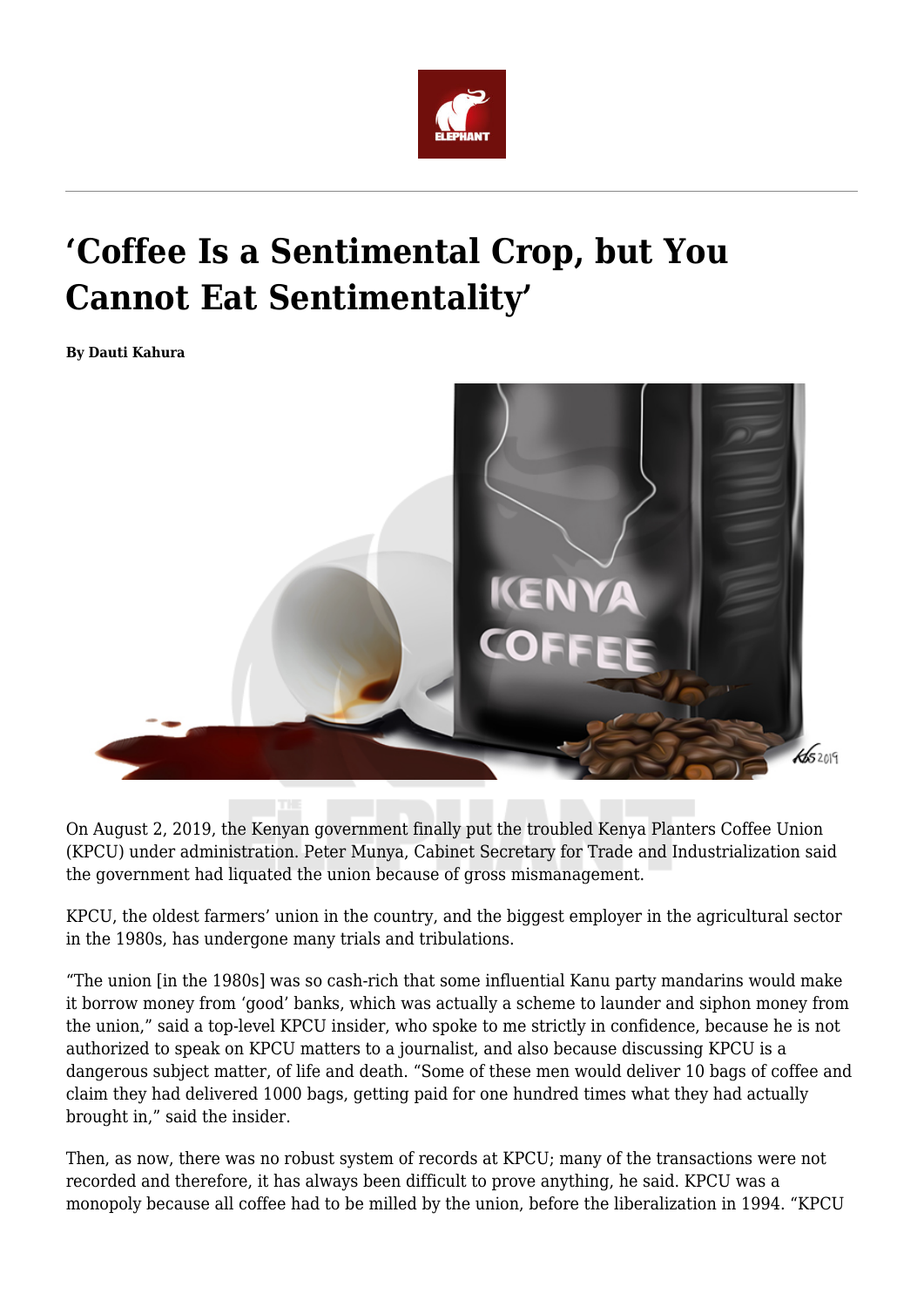was not only the only miller, it was the only seller of coffee," said the insider.

One of the biggest problems that later came to haunt KPCU for the longest time is that it also operated like a bank for coffee farmers. It would lend the farmers money to buy land, for example, to expand their coffee acreage. "Many of the farmers who borrowed money from KPCU were not your ordinary small-scale farmer, but the big-time plantation farmer. With the new regulation in 2001, officially allowing for independent millers, majority of these KPCU loan defaulters refused to pay back the money they had borrowed from the union… they just took their coffee to independent millers from then on," said the KPCU source.

And that is partly how KPCU found itself in trouble: the people who borrowed money then from KPCU remain some of the wealthiest and most influential men in the country to date.

"The list of KPCU creditors is the who's who – some in politics, some in the civil service and others in the private businesses. The ones in private business have powerful connections to those in the politics and public service. They are untouchable,"saidthe insider."To date, KPCU is probably owed KSh4 billion by the big-time coffee farmers who have bluntly refused to pay the loans they took from it."

At its peak, KPCU sold 120,000 bags of coffee. That was in the 1980s. "Today, it barely sells 30,000 bags, most of it smuggled from Uganda," said my source. "Made up of 16 board members, only two have post-secondary education, the rest are semi-illiterate and they are in their 70s. The board is a proxy of a powerfulcartel that still runs KPCU like a fiefdom. With a workforce of about 40 employees, the board is right now kicking out anyone who is not related to its members, now that the union has been taken over by the government. At KPCU, the name of the game is blood loyalty. Period."

In January, 2018, the former Cabinet Secretary for Agriculture, Livestock and Fisheries, Willy Bett, asked the Auditor General to do a forensic audit at the KPCU. "The Auditor General Edward Ouko and his team spent six months at the union and found out that the government owed KPCU about KSh270 million – this is the loan that could be ascertained. If you calculate the base interest rate of about 7–8 percent compounded over a period of 20 years, KPCU would be in a position to comfortably repay its debts and revive its operations," observed the source. The KPCU insider said there was another KSh200 million that the government allegedly owed the union, "but the money cannot be ascertained because records could not be found."

The saga and the multifaceted problems bedeviling the coffee farmer in Kenya is a sad story, which can make one break down with emotion over their tribulations.

Tounderstand the woes of the Kenyan small coffee grower,I took a trip to Irembu Farmers Cooperative Society Ltd in Murang'a County, 70km north-east of the capital city Nairobi. Located eight kilometres off Maragua town, the coffee factory yard looked desolate and forlorn. There was a deathly air to it. There was zero activity. The existing infrastructure had been let to rust and rot.

A once thriving factory that in its heyday turned over 60,000kilograms of coffee in one day, and upward of 1.2 million kilograms a year, Irembu Farmers Co-operative Farmers Society is a microcosm of the sorry state that is Kenyan small-scale coffee growers find themselves in today.

The saga and the multifaceted problems bedeviling the coffee farmer in Kenya is a sad story, which can make one break down with emotion over their tribulations.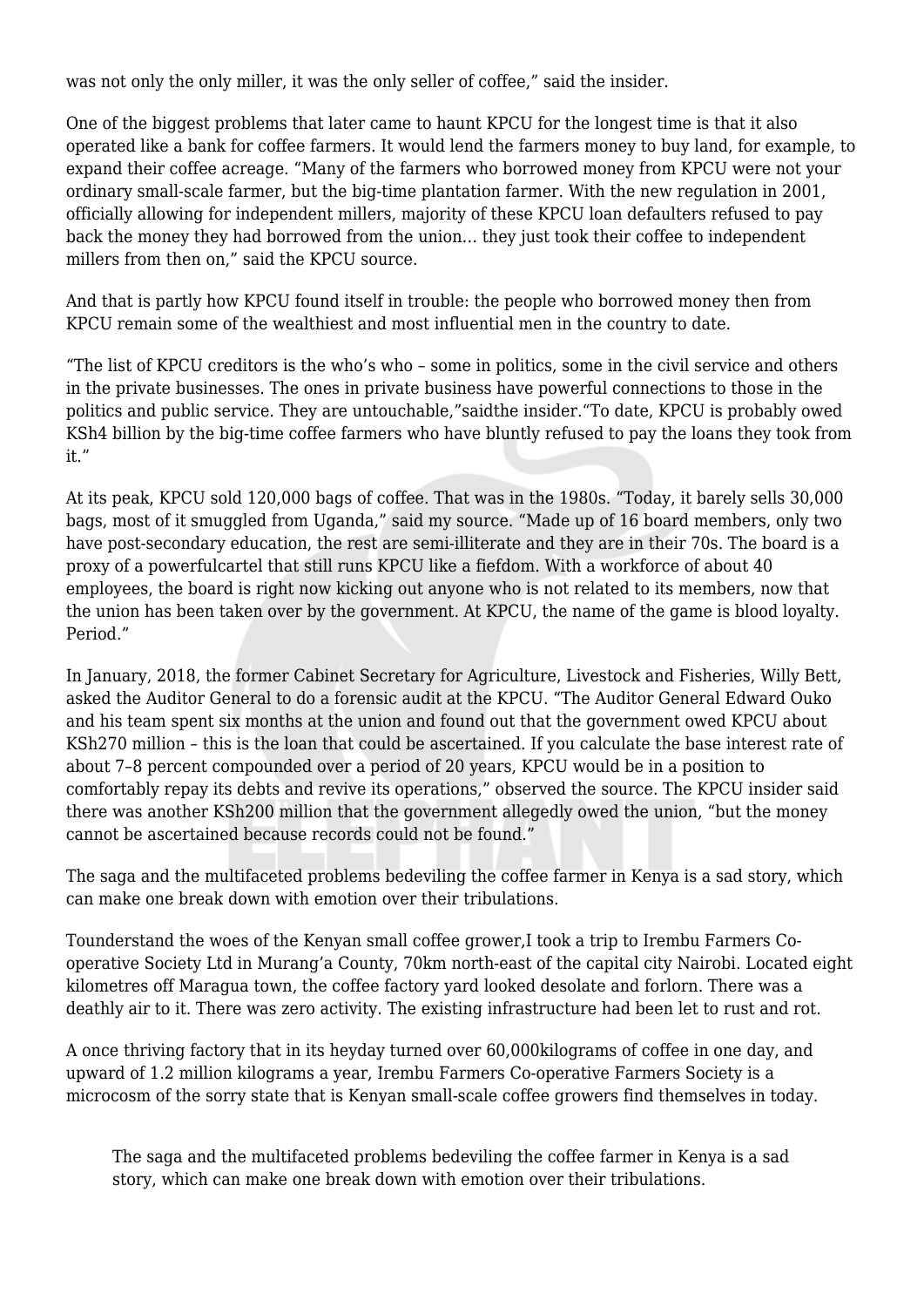I was met by the society's secretary-cum-manager, Salome Wanjiru, a middle-aged woman in her late 40s, who has worked in the coffee industry for more than two decades. "Irembu used to serve 700 members during the halcyon years," said a nostalgic Salome. "The factory was so busy, it was not unusual for farmers to trans-night at the factory waiting for their turn to hand in their coffee berries."

That now was in the past. The coffee racks that were used by the factory workers to dry the coffee berries had fallen apart, the wooden stumps half-eaten by termites. The grinding machine is derelict, the manager could not recall the last time it had crushed coffee berries.

"The coffee woes begun in the late 1980s with the onset of the liberalization," said Salome. "When the free-market policies set in proper in the 1990s, the small-scale coffee grower found it really hard to contend with the new arrangement: of independent millers and freestyle marketing, in which he ceded control of his produce." The liberalization was as a result of the introduction of Structural Adjustment Programmes (SAPs), brought about by the Bretton Woods institutions: the World Bank and International Monetary Fund (IMF).

"During KPCU days, the small-scale coffee grower enjoyed subsidies from the government", said Salome. "The government in conjunction with the Co-operative Bank – known countrywide as the 'farmers bank' would supplement the coffee farmer with farm inputs such as fertilizer and loan advances." Today there are about 20 independent millers, and hearing Salome speak, it seemed to me the farmers' woes have multiplied twenty-fold.

"I was educated with the coffee money," Salome ventured to tell me. "All that my father needed to do is walk into a Co-op bank branch in Murang'a and show the manager his coffee factory delivery number, and he would be loaned money for school fees." Her story – the story of how she was educated with coffee money is a narrative replicated many times in the lives of many Kenyans from Central Kenya – some of them now influential people in the civil service and politics.

But with liberalization, the emergence of independent millers and coffee brokers put an end to all that. Salome did not mince her words: the government of the day has neglected the small-scale coffee grower. I asked her why. "The small-scale coffee grower has continued to languish in mounting debt and searing poverty, all the while the government looking askance, leaving the farmer mercilessly at the hands of insidious brokers and ruthless millers."

The coffee racks that were used by the factory workers to dry the coffee berries had fallen apart, the wooden stumps half-eaten by termites. The grinding machine is derelict, the manager could not recall the last time it had crushed coffee berries.

Irembu Farmers Co-operative Society – like many of the coffee co-operative societies across the country–enjoyed its last merry days in the early years of the 1990s. "If my memory serves me right, the years between 1993–1996 were the last time the coffee farmer enjoyed the fruits of his labour," said Salome. In those years, a kilo of coffee berries averaged KSh40. But in 1997–1998, things changed abruptly: the Irembu farmer was only advanced seven shillings. "After we took our coffee to KPCU, no money was paid for the coffee delivered. What shocked the farmer even more, is that, he was told, he owed money to the co-operative running into hundreds of millions of shillings."

In the intervening years, the small-scale coffee grower has sunk into despair and hopelessness. Many coffee farmers are now engaged in subsistence farming. Salome showed me erstwhile coffee farms that had been turned into banana and maize farms. "Coffee is a sentimental crop, but you cannot eat sentimentality," she said. Farmers have agonized over whether to uproot the coffee tree,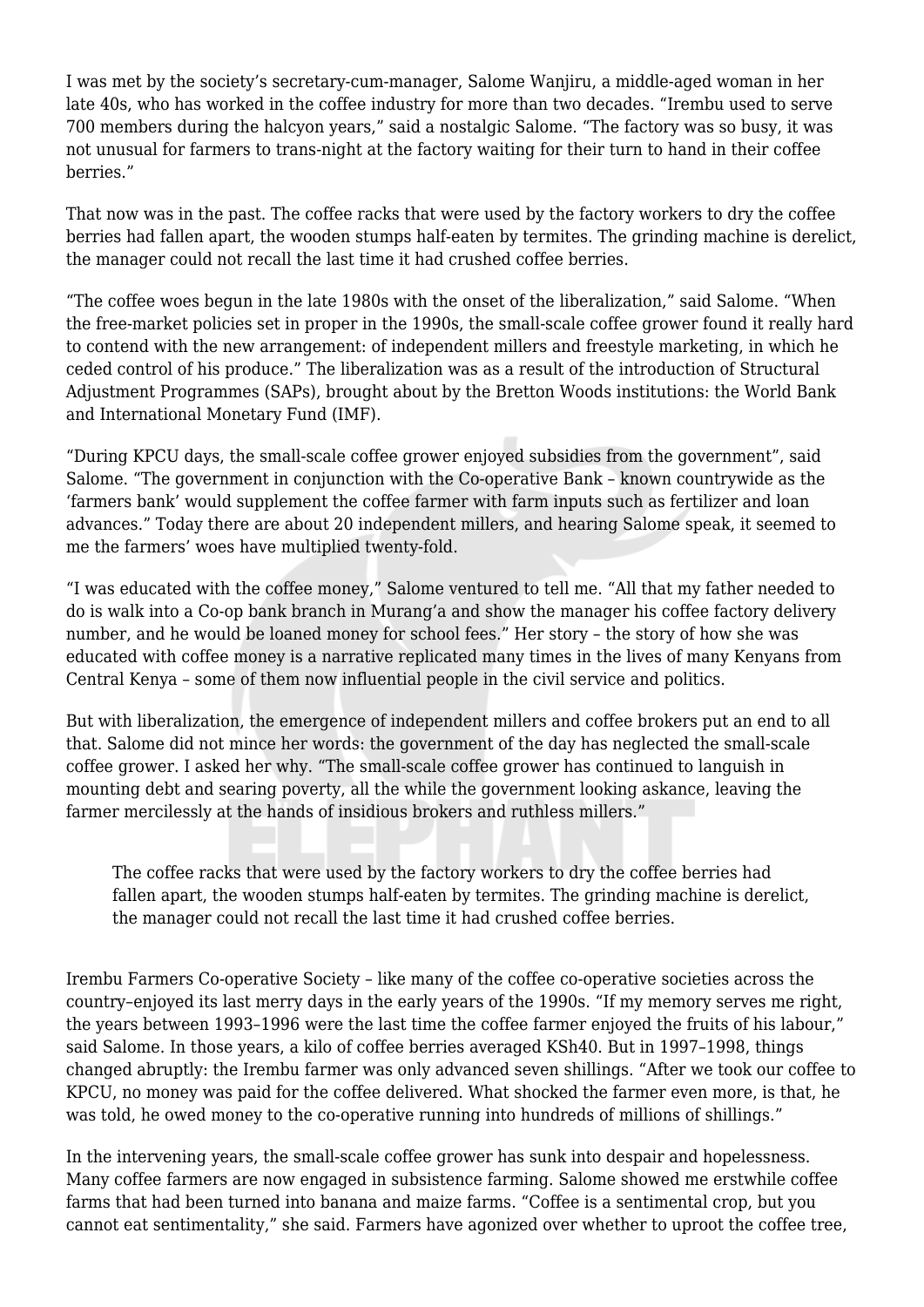many have gone on to do so, embittered by the deteriorating coffee prices and their helplessness in controlling the marketing chain.

One of the farmers that has been mulling over whether to uproot his coffee trees is Samuel Kimari. Kimari has been growing coffee on his five-acre farm in Kigumo, also in Murang'a County. He recounted how over the years, the coffee prices have plummeted to a miserly Sh30 per kilo – adjusting for inflation, this is measly. "This is notwithstanding the huge expenses of employing labourers, buying fertilizer and sowing the land," said Kimari. "The coffee farmer, unlike his counterpart the tea grower, is at the mercy of the coffee cartels which include the collusion of millers and coffee dealers."

Once the farmer has taken his coffee to the millers, he ceases to have control over his coffee berries, said Kimari. "You cannot even be sure whether the miller is selling your coffee or indeed what has happened to it." It is the miller who decides how much a farmer is going to be paid for his coffee berries. "The miller collects your coffee, markets it and pegs the price on how much he is going to pay for your coffee, all rolled into one."

Small-scale coffee farmers in Kenya are treated like slaves, Peter Mwangi Njoroge told me in Maragua town. He is small-scale coffee grower, chairman of Kenya Small-Scale Coffee Growers Association (KESCOGA), a lobby group formed 10 years ago to agitate for the voice of the smallscale coffee growers countrywide. "We read in history that slavery was ended by Abraham Lincoln in the US, but here in Kenya, the coffee farmer is still very much a slave," lamented Njoroge. "Our leaders have been compromised by the coffee cartel, they look the other way as the coffee farmer is brow beaten by the millers who keep the farmers money."

Njoroge's organization, which represents some of the 700,000 small-scale coffee growers countrywide, hopes to resuscitate the small-scale grower coffee farming. Yet, in between animated conversation about the glorious days of coffee farming, skepticism will creep in and he will say something like, "if the government does not do something about the coffee industry woes that have gone on for far too long, coffee farming will soon die and there will be no coffee to drink – here and abroad."

Njoroge reminded me that Kenya grows one of the best coffee varieties in the world, Arabica, but because production volumes are low, Kenyan Arabica is used to blend with other coffee types like Robusta grown in South America, or in neighbouring Uganda, to come up with a coffee taste that sells all over the world. "Without our coffee, the world would find little to enjoy in drinking one of the finest coffee brews," said Njoroge.

But, be that as it may, the story of the coffee problems in Kenya is half told if you have not spoken to the club of the big boys who have been growing the crop on large scale plantations. Kiambu County, also in Central Kenya, has been the cradle of coffee growing, since the cash crop was introduced in 1893 by the Scottish missionaries.

As luck would have it, I met Josephat Njoroge and his wife, who are looking for a joint venture to turn his 220-acre coffee plantation into a real estate project. The farm is located just on the outskirts of Kiambu town. "I cannot take it anymore. I have been saddled with so much debt; the bank has been threatening me with auctioning my land if I do not pay their money," Njoroge told me in the middle of phone calls with potential partners for the JV.

At \$990 billion traded in coffee every year, "coffee is the second highest quoted commodity in the world's stock exchange after oil, but look at the coffee farmers in Kenya. They live like paupers," said a disenchanted Njoroge. The global coffee enterprise is an upward of \$100million (Sh1 trillion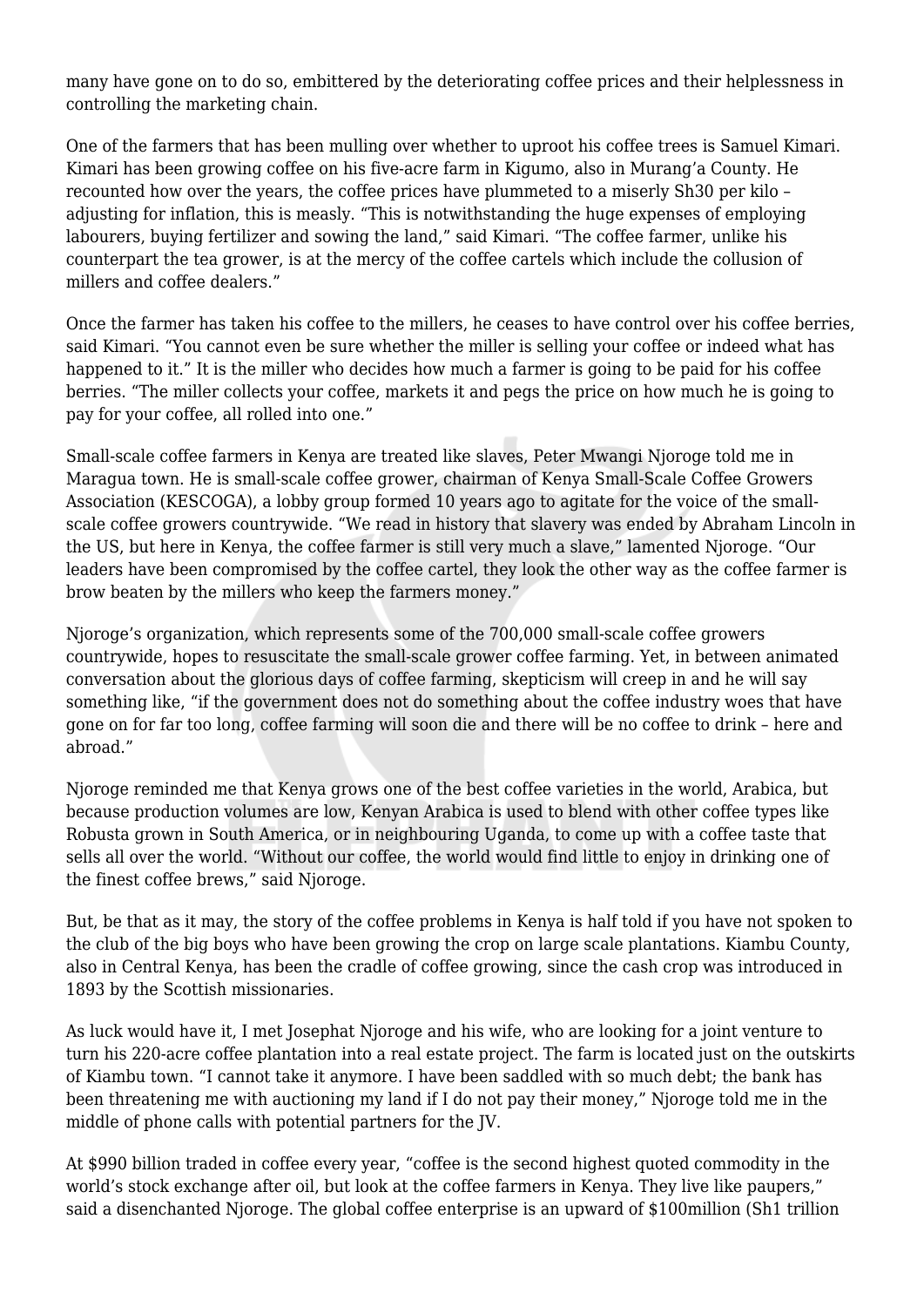dollars), but hardly a fifth of this money reaches the farmer.

The election of Mwai Kibaki in 2002 brought hopes that the coffee sector would be reformed, seeing that Kibaki was from a coffee-growing area and so he must have understood how the coffee farmer was struggling and had been impoverished by the coffee cartels. To his credit, Kibaki reactivated the Stabilisation of Export Earnings – Stabex – a fund provided for by EU-ACP that channelled money through Co-operative Bank, money that was meant to be advanced to farmers, with as low an interest as five percent per year.

"I cannot take it anymore. I have been saddled with so much debt; the bank has been threatening me with auctioning my land if I do not pay their money"

"Yet no sooner had Co-op bank advanced us the Stabex money, than the bank said the money had dried up," said an agitated Njoroge, who told me the bank now started asking the farmers to pay a 12% rate. "But that was not even the killer. The bank ordered the interest rate to be paid in dollars," explained Njoroge. "That is when I knew my time was up with coffee growing business." The bank is now asking the government for an extra Sh1.5 billion, said Njoroge.

Njoroge was unequivocally blunt: "In Kiambu coffee growing will be a thing of the past – make no mistake about it. Look around at the biggest coffee farms in Kiambu – nearly all of them have turned their back on coffee."

A cursory glance at the plantations confirms Njoroge's assertions. Socfinaf– one of the largest coffee estates – had converted part of their sprawling Tatu estate into a golf course; a full 600 acres of it. Seven hundred and seventy four acres of the Migaa coffee estate is now scheduled for a gated community housing project next to Ruiru town. Cianda coffee estate, which belonged to the late Kiambu veteran politician Njenga Karume, uprooted the coffee and planted tea instead – all of the 1,000 acres.

Talking of selling, it is allegedly believed Kiamara estate, which is also on the outskirts of Kiambu town–1,000 acres and that belongs to James Karugu, a former Attorney General– has been sold. Karugu's Kiamara estate is right next to Ibonia estate, 1,000 acres all under coffee. Ibonia is owned by "Sir" Charles Mugane Njonjo, the only coffee estate that seems to be doing well. "I really would like to know how Njonjo has been so successful in his coffee growing," Njoroge mused loudly. "He is the only coffee farmer among the big boys who has not hinted he is about to sell his plantation."

Even Kibubuti Farm – a whole 2,000 acres all under coffee has been reconsidering uprooting the coffee trees and converting the land into real estate. Kibubuti is owned by Mike Maina, a hotelier who runs Marble Arc Hotel in Nairobi.

Outside the cradle of the coffee belt in Kiambu, the other area that grew coffee on a large scale was in Kitale. An agricultural settler-like town, Kitale was home to 4,000 acres of land under coffee. The giant farm was called Wamuini Co-operative Society. The farm was run by farmers from Nyeri County. It was divided into Wamuini A, Wamuini B and Wamuini C, etc. But even this humongous farm could not withstand the complexities of what had become the coffee woes of Kenya. The farmers gave up on coffee and now the plantations have been turned into maize and assorted fruits farms.

Like his counterparts, from the small-scale coffee growers, Salome and his namesake Njoroge of KESCOGA, Njoroge believes the 20 millers or so are part of the cartel that have ensured the coffee farmer does not reap from his coffee farming. They are all agreed that the government must step in